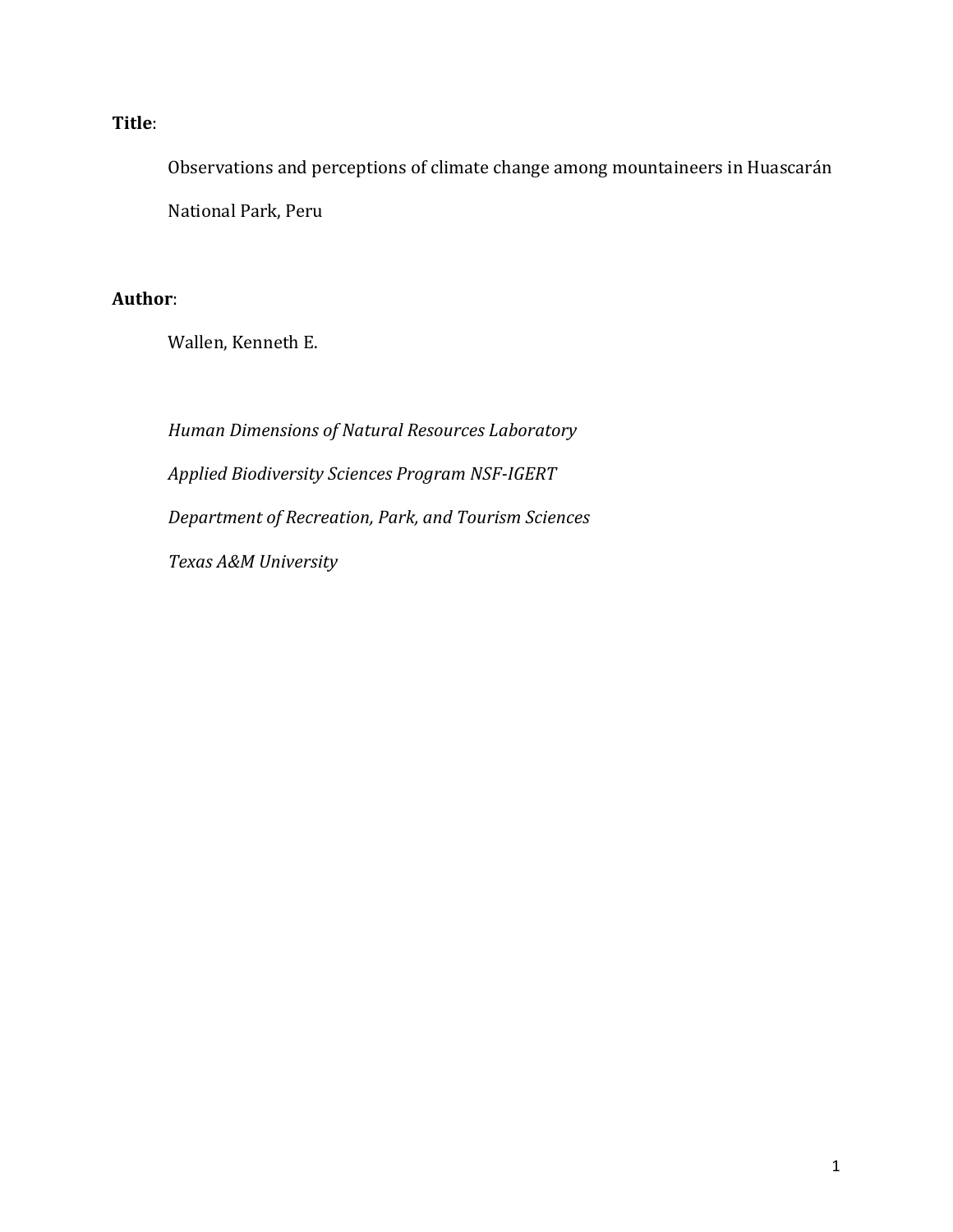#### **Introduction & Methods**

The Cordillera Blanca in the Ancash Region of northern Peru serves as a climatechange sentinel, a metaphorical "canary in a coal mine", in terms of high-altitude regions and equatorial mountain ranges. At a global scale, the Cordillera Blanca serves as precedent for the consequences of accelerating environmental change when the span of three decades the range has lost 30% of its ice mass. With 33 major peaks over 5,500 meters (18,040 ft.) high in an area 21 kilometers (13 mi) wide and 180 kilometers (112 mi) long, the Cordillera Blanca range, which is predominantly located inside of Huascarán National Park, has a density of high-altitude peaks and treks rivaled by only a few locations in the world. The size and density of peaks also serves to attract some of the highest number of annual highaltitude mountaineers and trekkers. Because of this popularity, mountaineers and trekkers are likely exposed to the cumulative effects climate-change is levying on the Cordillera Blanca. These high-altitude recreationists represent a population of observers who are able to provide valuable data concerning climate-change from high-altitude regions where scientists are not likely to have accurate first-hand data. With accurate data an imperative for conservation at local and regional scales, we must understand how a scientific analysis aligns with direct observations of environmental change. The purpose of this study was to identify and understand mountaineers' observations and perceptions of climate-change specific to the Cordillera Blanca and generally to experiences in other regions. Primarily, this study aimed to understand (1) if mountaineers and scientists observe similar environmental change, (2) how well their observations align (3) and what phenomena either group might be overlooking.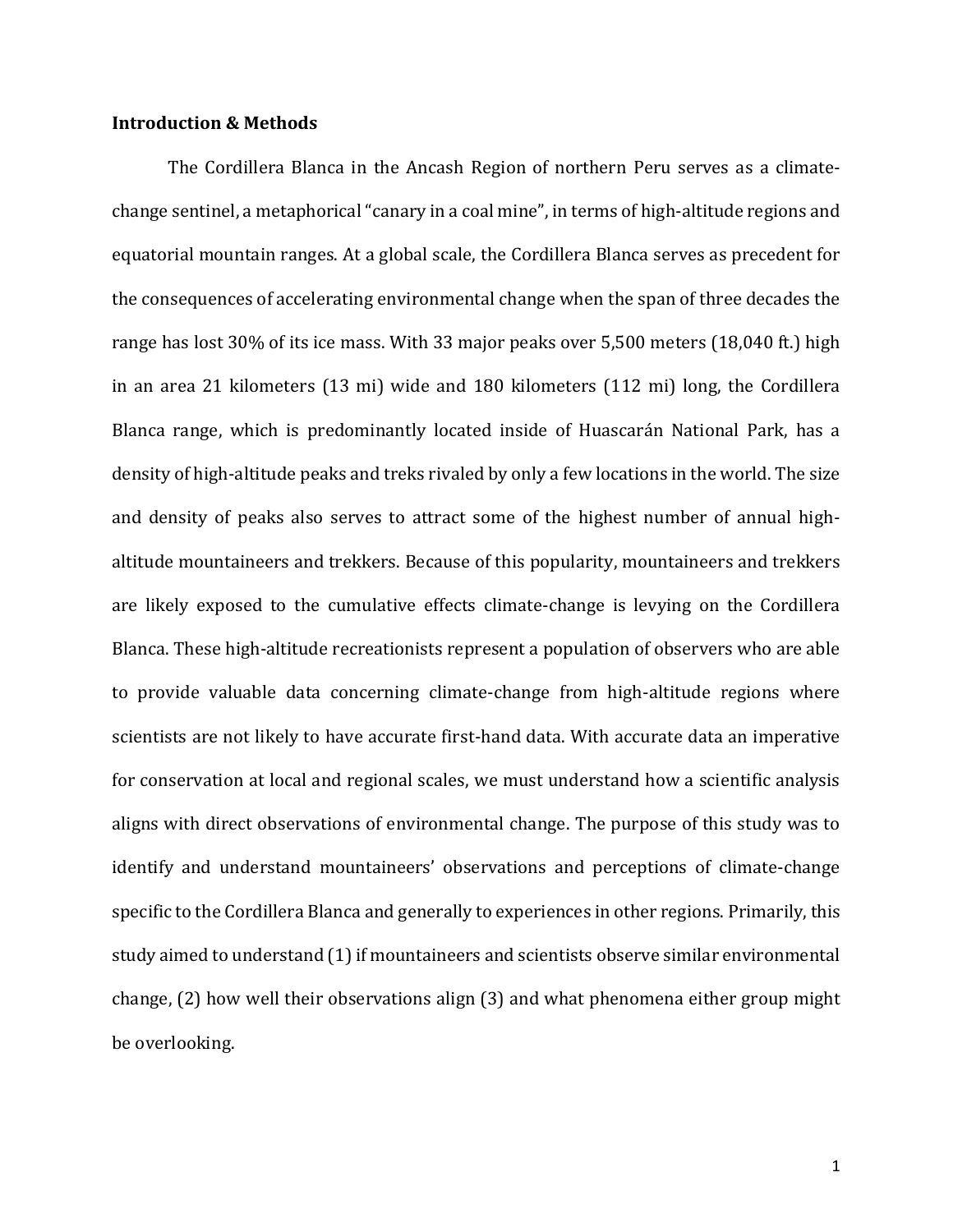I utilized semi-structured interviews to glean information from mountaineers to form the beginnings of a dataset for the American Climber Science Program (ACSP). Participants were selected by convenience as the ACSP traveled extensively throughout the Cordillera Blanca for the duration of this research. The interview explored questions related to individuals' climbing experience(s) in high-altitude and glaciated areas, perception(s) of climate change, personal observation(s) of climate change's effects in high-altitude areas and other areas of recreational interests to the individual, and their recreational and household behavior(s) related to pro-environmentalism and sustainability. The remaining questions dealt with socio-demographics and a single open-ended question intended to encourage further thoughts and opinions among participants. The semi-structured nature of this method ensured that a predetermined set of questions guided the interview while allowing for an organic exchange of ideas and opinions between the interviewer and participant. The participant was not beholden to any of the questions and could deviate from the initial focus of the question(s) with the caveat that the interview will ultimately be focused on the issues of climate-change perception(s) and observation(s).

#### **Results & Discussion**

A total of 16 interviews with 20 participants were conducted during June and July 2013 in Huascarán National Park and Huaraz, Peru as part of the ACSP. Participants encompassed a range of nationalities, experience, and professions. Of the 20 participants, 10 nationalities were represented, 14 males and 6 females were interviewed, 7 were members of the ACSP, 1 was a professional mountain guide, and half of participants had a background in science. The age of participants ranged from 31-70 with an average of 43.2.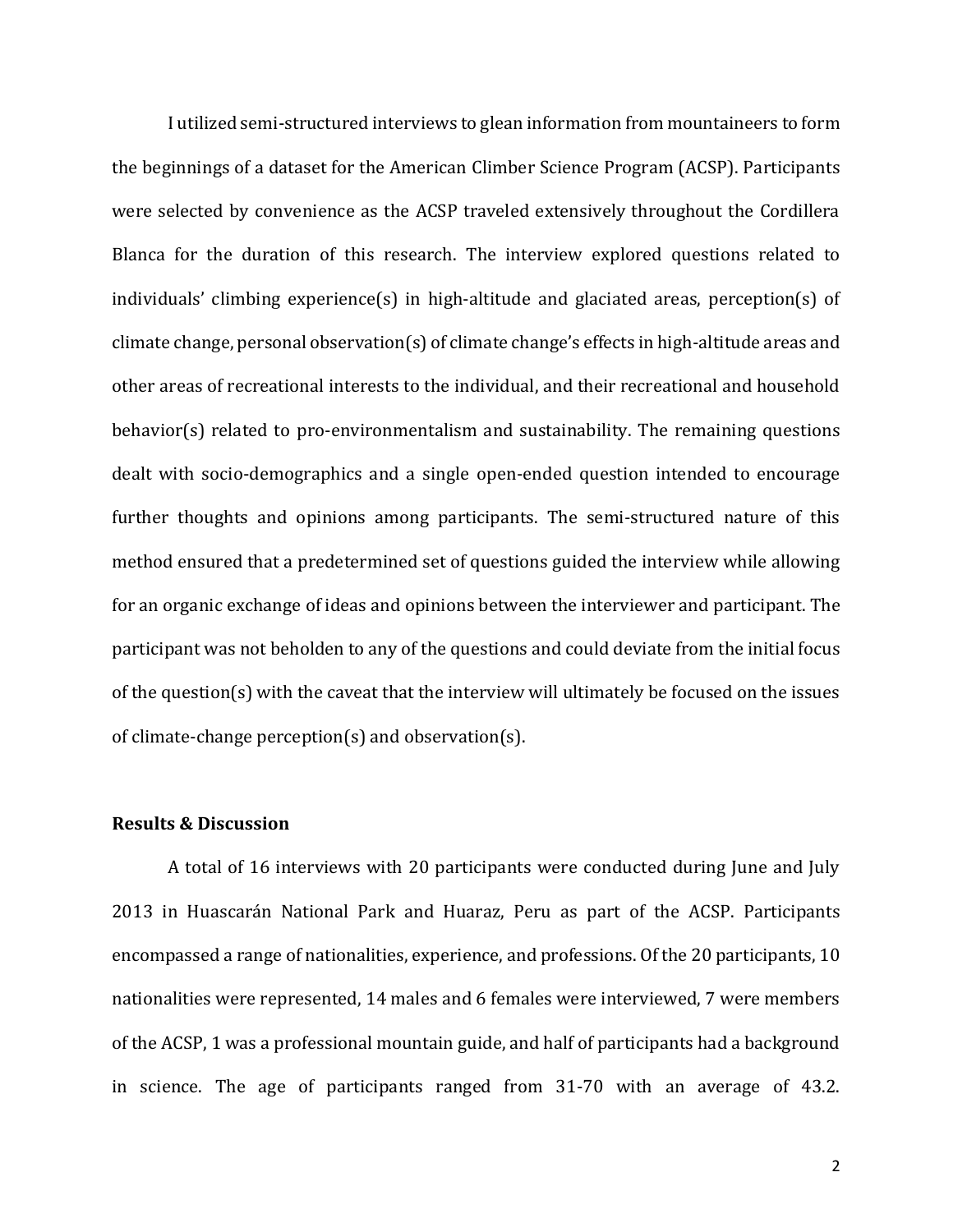Mountaineering experience ranged from 1-40 years with an average of 14.26 years. Attempts and summits of peaks over 4267.2 meters (14,000 ft.) or those of lower elevation with glaciation averaged 11.16/participant with a range of 1-50+ mountains. What follows is a qualitative analysis of participant responses gathered from semi-structure interviews. Responses were analyzed in the context of both the Cordillera Blanca and individual's experiences in other high-altitude environments.

# **"IT'S GOING TO BE ALL OVER THE WORLD. IT'S GOING TO HAPPEN. EITHER HUMAN CAUSED OR NATURALLY, WE DON'T KNOW. PEOPLE WILL HAVE TO ADAPT. IT'S GOING TO BE DIFFICULT ALL OVER THE WORLD."**

*-South African participant*

#### *Defining Climate-change:*

The definitions of climate-change maintained by participants varied from general and casual definitions to more specific formal definitions. Likewise, participant's attitude(s) towards climate-change varied across the spectrum. Whether mountaineers were referencing the Cordillera Blanca or other mountainous regions the themes that arose from their definition(s) of climate-change revolved around an understanding that the issue of climate-change was scientifically complex and a complicated social issue, rendering participants' abilities to define it more difficult. Participants expressed an understanding that climate-change was a long-term and natural process that currently and previously has occurred on the planet (i.e., warming periods, ice ages). Owing to its complex nature, it is a change that occurs because of and due to cumulative effects. For mountaineers that believed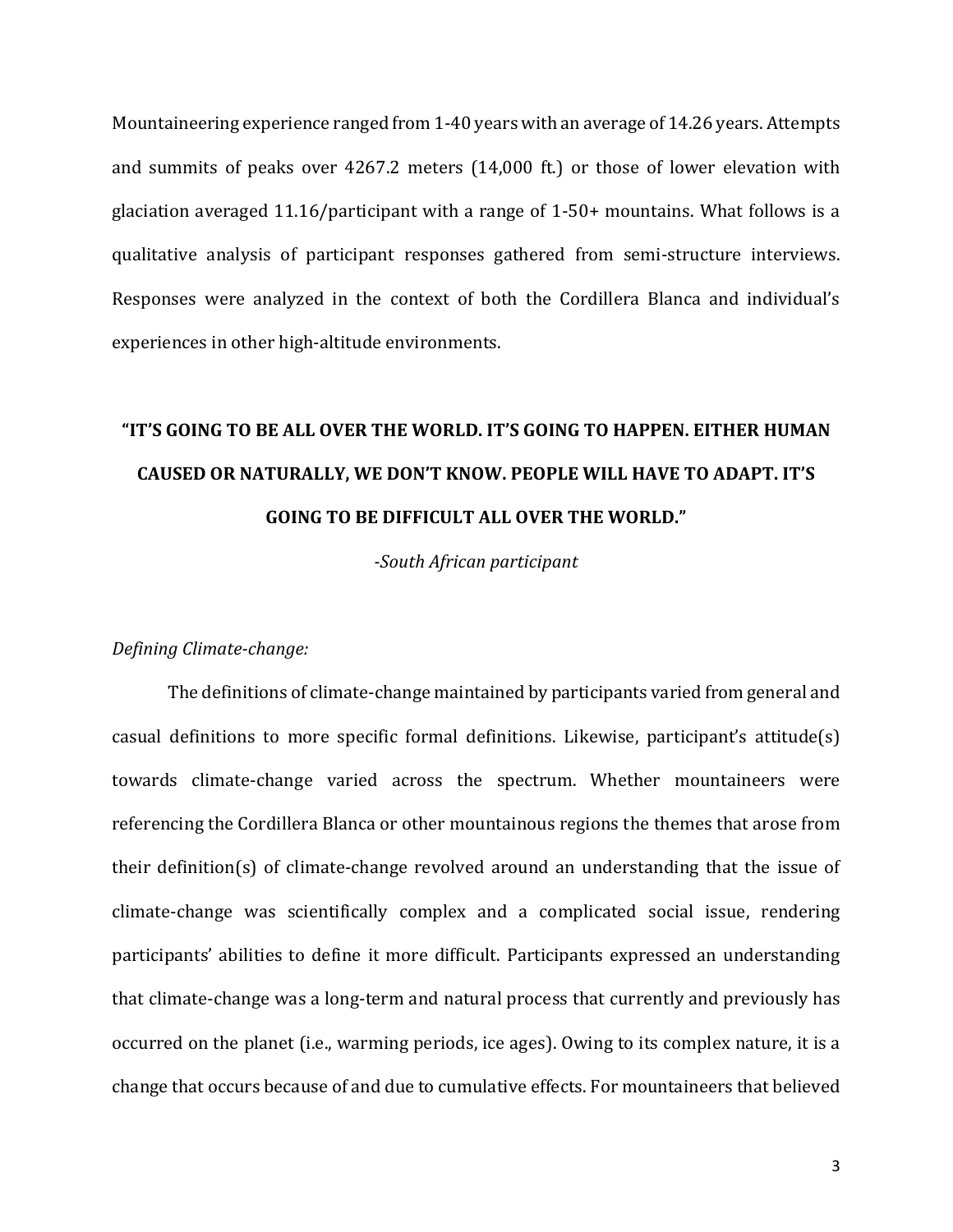climate-change over the past century had exacerbated by human-caused influences, their definitions were formal and based on scientific definitions, irrespective of an educational backgrounds in science. For example, one participant defined climate-change as "a phenomenon in which there is a warming in the average temperature of Earth over the course of centuries… but in the past 100 years it has been augmented and we have observed unprecedented melting of polar ice caps and depletion of the ozone layer." Those who expressed human-caused influence as less plausible questioned the ability of human's to perceive long-term changes and process (i.e., changes in climate), even through the lens of scientific data. They were also hesitant to acknowledge changes in climate, stating that perceived changes were more likely due to arbitrary weather and seasonality, e.g. one participant stating, "I am not able to distinguish between climate-change and those changes that may simply be local weather patterns or regional variation." Generally, participants expressed ambivalence in their definitions of climate change, perhaps stemming from the complexity and subtlety of the issue. That is, most participants were not decisive and offered tentative opinions about climate-change as a "real" phenomenon that was "difficult" to define.

## **"THE MOUNTAINS LOOK SICK; TALKING WITH A LOCAL HE TELLS ME HOW MUCH THINGS HAVE CHANGED OVER THE PAST 40 YEARS."**

*-American participant*

*Climate-change Observation(s)*: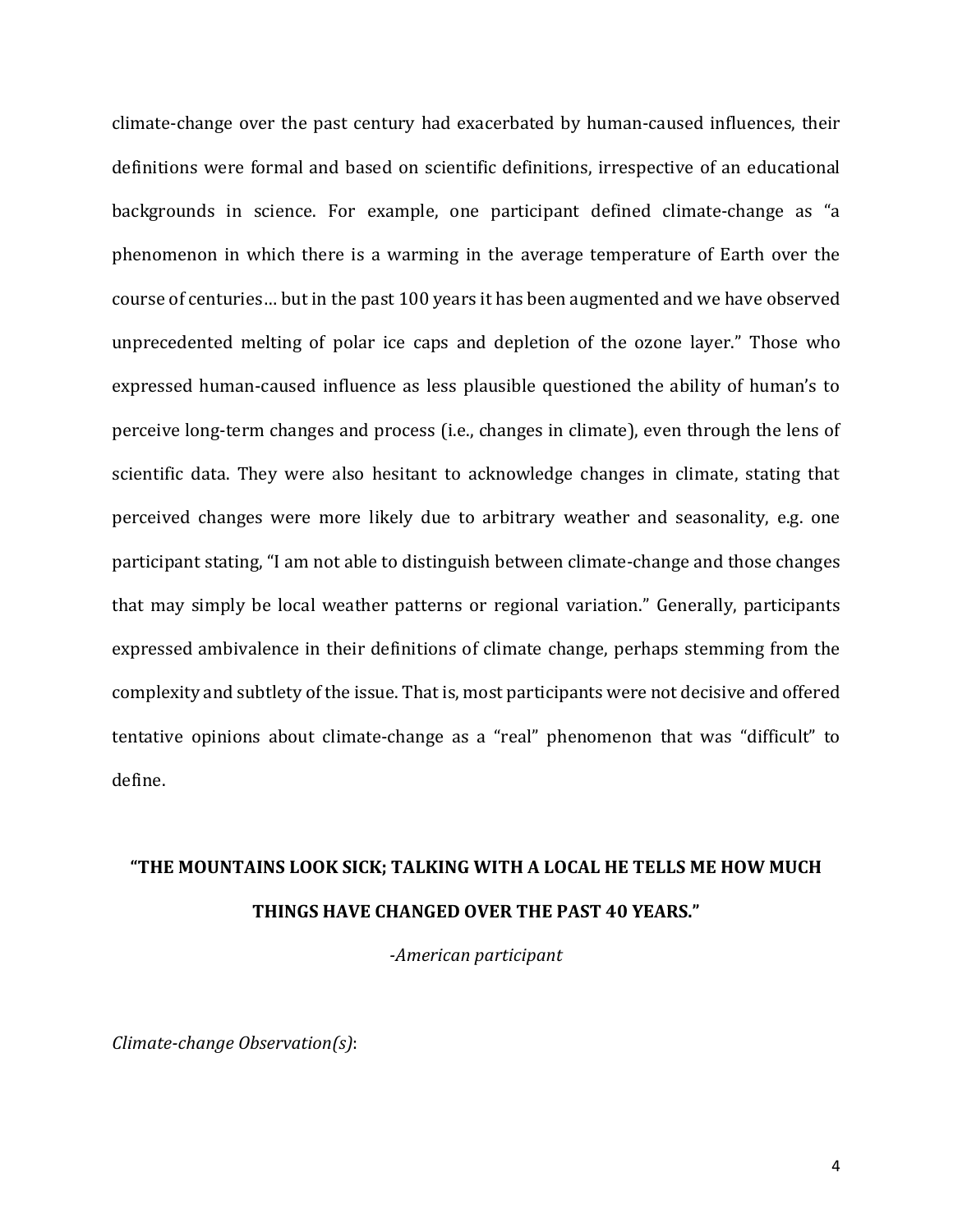A number of salient anecdotes concerning climate-change were offered by participants. Many mountaineers observed glacial retreat, glacial lake formation, declining snow accumulation, and decreased predictability of weather and mountain conditions coupled with an increase in objective hazards. Floral and faunal fluctuations and declining water quality were also mentioned. These observations carried weight among mountaineers referring to both Huascarán National Park and other high mountain regions across the globe. Specific to Peru, one participant stated "there seems to be an augmented seasonality because the weather patterns in the mountains are not as predictable as the once were". A global perspective was offered by another participant, "snow is disappearing in the Alps and there are also place without glaciers that 5-10 years ago had them." Some participants were not able to offer any personal observations of what they would term "effects of climate change" either because they did not feel as though they had the expertise or experience to do so or because they had simply not observed anything they would define as effects of climate change. In these instances some were able to recall photographic evidence they had observed of glacial retreat and glacial lake formation but nothing observed directly. In either case, it seems mountaineers interviewed as part of this study observed and understood the consequences of climate-change that scientists have articulated and their data have forecasted. Although mountaineers are not likely to notice the long-term consequences and projections of climate change, they seem to be aware of changes occurring over the past two decades. Additionally, their continued access to these high-altitude mountainous environments provides a longitudinal sample of on-the-ground conditions that can be corroborated with more technical information.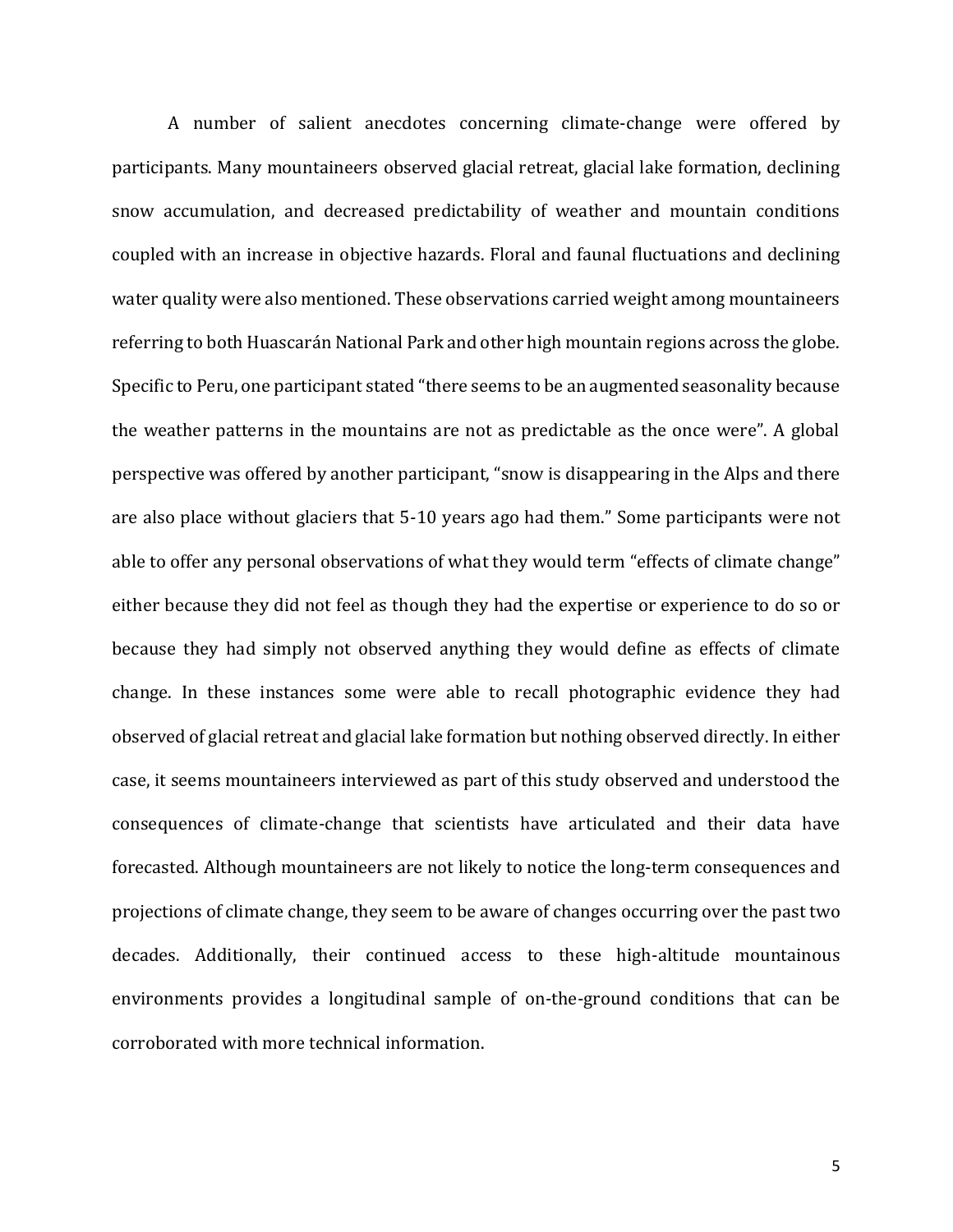#### **"I'M AFRAID THE NEXT GENERATION WON'T BE ABLE TO DO WHAT I GET TO DO."**

*-Chilean participant*

#### *Climate-change Anxiety and Caution:*

Existing data and observations indicate mountain conditions may become less predictable and therefore more dangerous, aside from the inherent danger in mountaineering. Participants seemed keenly aware of this issue and expressed, to varying degrees, an increased level of anxiety and caution during their logistical planning and glacial ascents. One participant offered a concise observation, "I am more anxious; there are more moraines, more crevasses, and more objective hazards than I have experienced at any other time." They expressed less confidence in guide books and beta (knowledge from others who have previously climbed a route) from other mountaineers. Participants with the less experience expressed fewer feelings of anxiety and cautiousness, perhaps owing to their minimal experience with mountain conditions. More experienced mountaineers stated that even though conditions and routes change from year to year based on snow accumulations that the increase in the number and size of crevasses, bergschrunds, and other objective hazards creates an atmosphere of uncertainty and anxiety. Coupled with direct observations of decreased predictability of weather and mountain conditions alongside an increase in these objective hazards, mountaineers expressed a need to be prepared for anything and everything while attempting a mountain, regardless of its size or time spent on the glacier. This anxiety was echoed from mountaineers and guides who had extensive experience climbing outside of Huascarán National Park.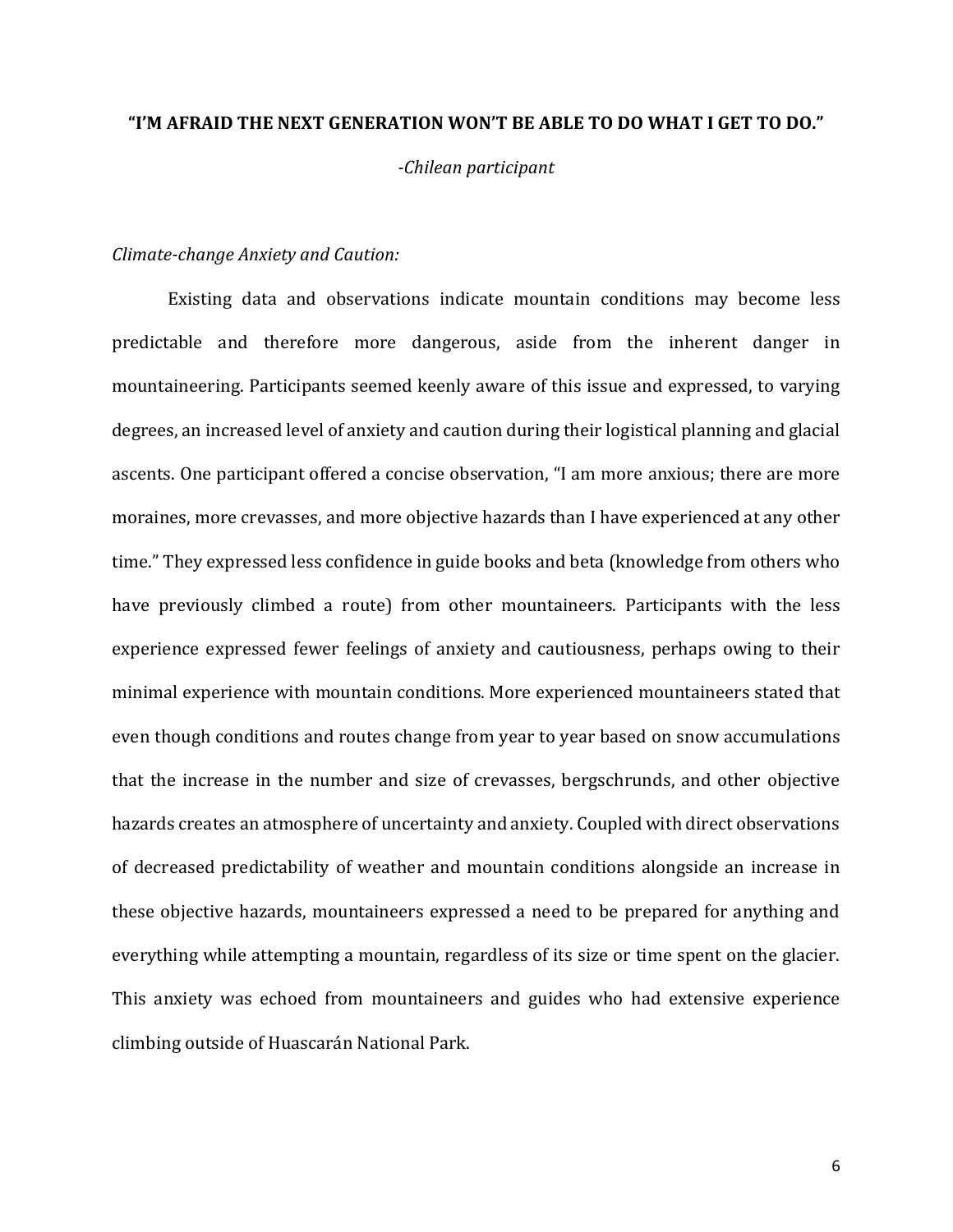## **"LOT OF SPIN OUT THERE WITH CLIMATE CHANGE, WHAT'S REAL, WHAT'S NOT, HOW FAR CAN YOU PUSH DATA?"**

*-New Zealand participant*

#### *Climate-change Information and Data*:

News media (print or online), peer-reviewed scientific publications, and the ACSP were the most common sources of mountaineers' information and data concerning climate change. However, not all participants were able to articulate sources of climate-change information and data. Those that were not able to provide this information stated that news, peers, or other causal exposures to the issue of climate-change were likely how they formed opinions about climate-change. In terms of climate-change perceptions and observations, there was no association between those who did not have formal sources of information/data and those that expressed anthropogenic influence as a less plausible mediator of accelerated climate change. Many who perceived climate-change as a significant threat globally and within high-altitude mountain regions in particular, also had no substantial sources of formal data and information. There were additional concerns that even with the vast amount of data scientists and the public have at their disposal vacillations in data interpretations demonstrates that scientists do not necessarily know what is happening with the climate (i.e., increased data equated to conflicting interpretations).

### **"BE PROACTIVE; FOCUS ON DOING SOMETHING TO HELP THE ACTIVITIES THAT YOU HAVE A PASSION FOR."**

*-Brazilian participant*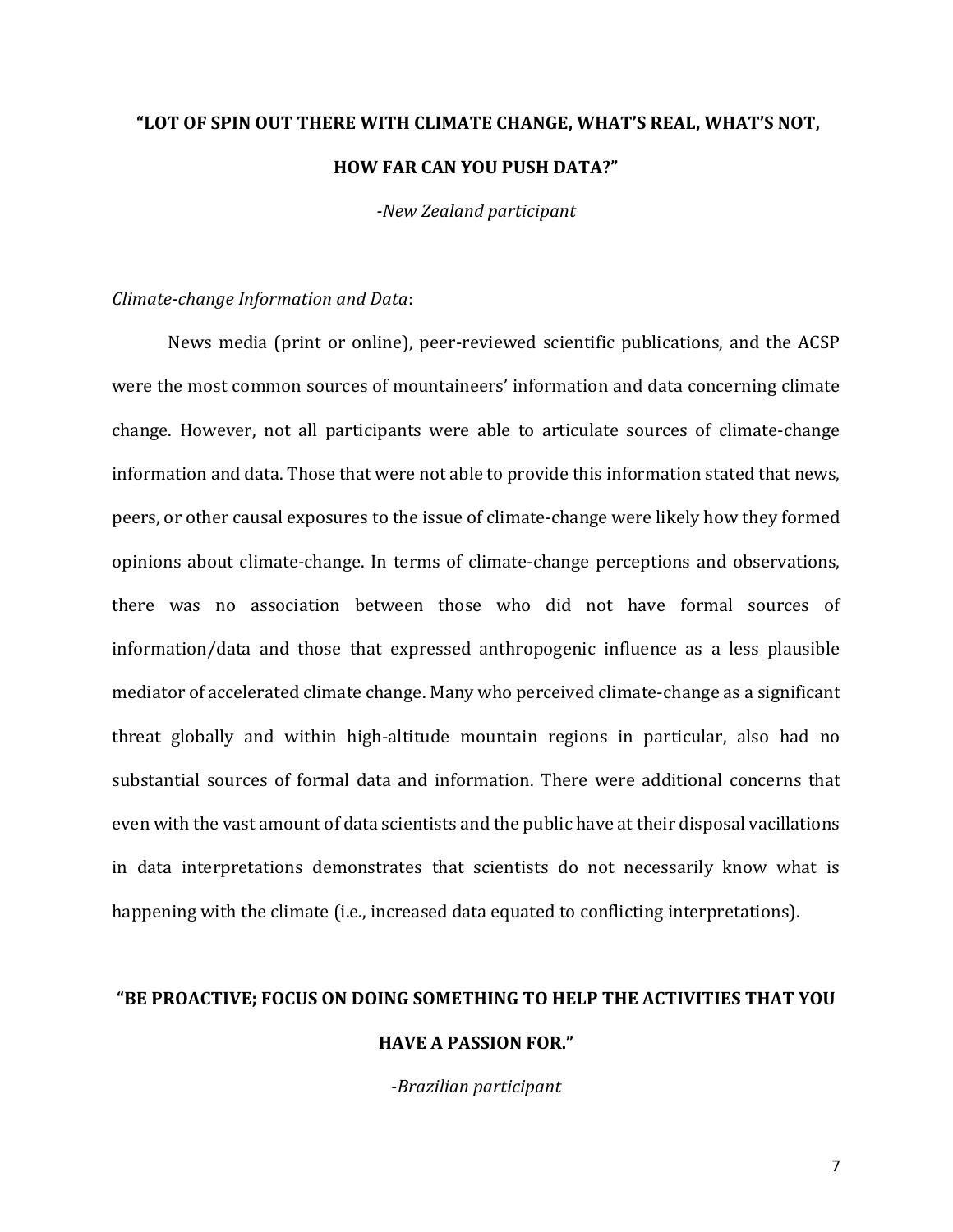#### *Recreational Behavior*:

With regards to mitigation of and adaptation to climate change, participants explored pro-environmental behaviors that their performed while recreating. These behaviors consisted of a leave-no-trace mentality, minimalist-style logistics and trekking, and packing out more than you packed in with regards to waste. Being an independent mountaineer or trekker close to home and using a guide service when abroad was also a theme that emerged during the interviews. With regards to recreation and the household and political behavior sections that follow, participants expressed feelings of powerlessness, that they were only an individual who was incapable of mitigating climate-change to any extent with their own actions. This aligns well with others aspects of the interview considering a majority of participants found climate-change to be a global phenomenon whose cumulative causes and effects are not obvious. In this they are not alone; many feel their individual action, when not part of a socially normative behavior, has little, if any, impact.

### **"WE HAVE KIDS, SO WE HAVE INFLUENCE OVER OUR KIDS, CAN INFLUENCE THEIR OPINIONS AND BEHAVIOR, I HAVE INFLUENCED THE NEXT GENERATION."**

*-American participant*

#### *Household Behavior*:

Recycling was a commonality among all participants as a household, proenvironmental and climate-change mitigation behavior. Reducing energy usage and increasing automobile fuel efficiency were also mentioned by participants. Becoming energy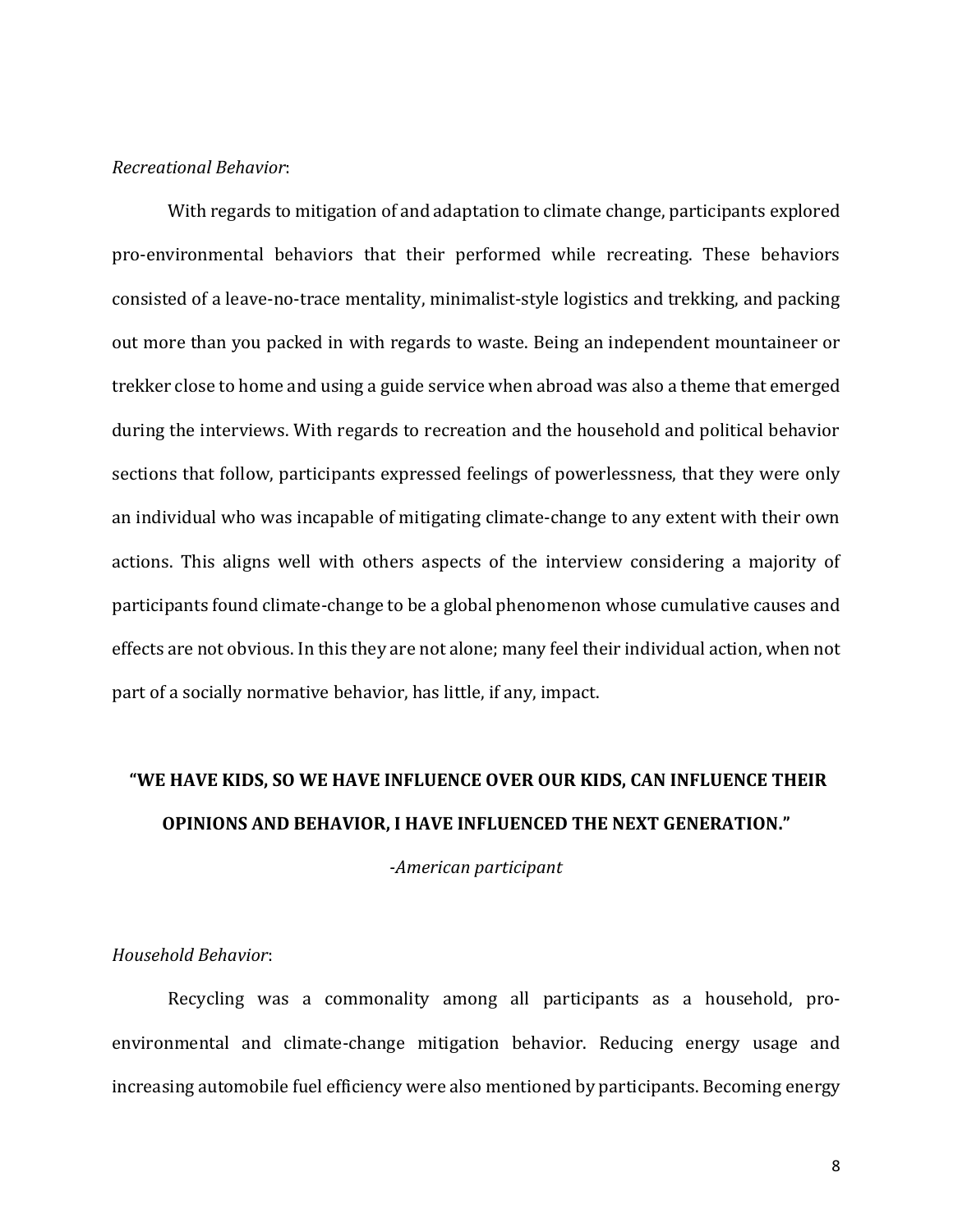independent and living off-grid from municipal electricity suppliers were views expressed by some participants. For example, one participant stated "I am installing wind-turbines to become 100% wind-powered" or another participant stating "I sell the excess energy I produce back to the electric co-op." Educating and informing others about climate-change mitigation and pro-environmental behaviors was important to some. One participant stated that "doing nothing creates a norm you can become habituated to and I try to avoid that by doing what I can and encouraging others to follow suit." Interestingly, the juxtaposition of these pro-environmental behaviors weighed against the need to fly to Peru and elsewhere to climb was stated quite often. Participants felt this was perhaps the most important issue they faced, personally, in trying to remain environmentally conscience while still pursuing their passion to climb and trek. Dilemmas similar to this faced by mountaineers affect many individuals faced with pro-environmentalism on-the-one-hand and their day-to-day activities and responsibilities on-the-other.

#### **"I OFTEN FEEL IMPOTENT ABOUT WHAT I CAN DO, LACK OF POLITICAL VOICE."**

*-Canadian participant*

#### *Political activism*:

Being politically active, both in general and specific to conservation issues, was not a common feature of mountaineers' behaviors. Six participants stated that they were active within the political sphere, advocating specifically for conservation and climbing issues whereas other participants conveyed an awareness of their lack of political activity. For example, one participant stated "I know I should be more politically active but I'm not."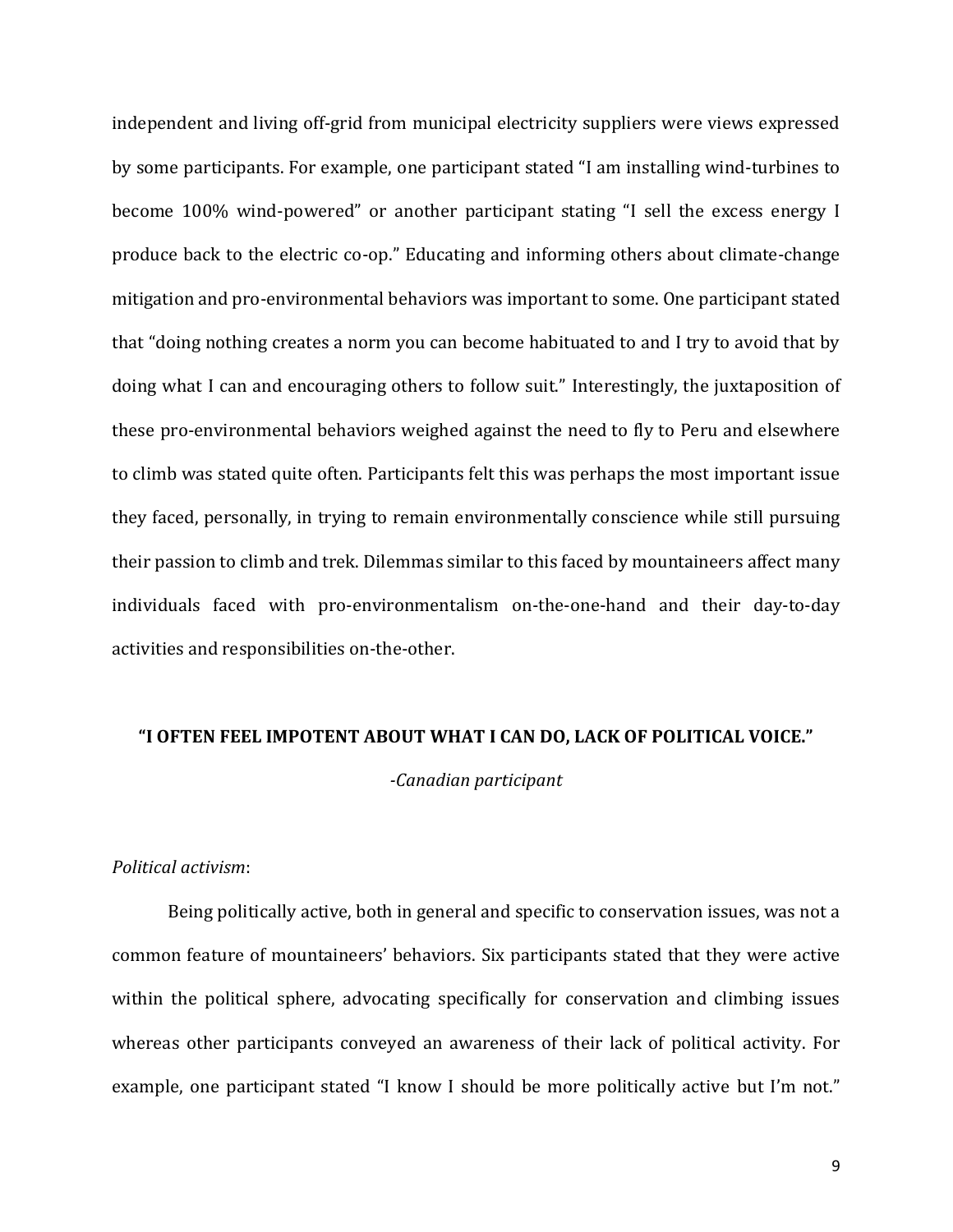Similar to environmentally-oriented behavior, political activism was not seen as being able to significantly mitigate the effects of climate-change or change others' behavior. There might be a need for larger and more recognizable or mainstream organizations dedicated specifically to climate-change in mountainous areas to propel more political engagement among mountaineers, similar to the initiatives of the ACSP but with more political and policy focus.

# **"CLIMATE-CHANGE IS SUCH A BIG THING, CUMULATIVE THING; WE CAN'T MAKE A BIG IMPACT ON IT. DOING THE AMERICAN CLIMBER SCIENCE PROGRAM IS MY WAY OF TRYING."**

*-Swiss participant*

*ACSP vs non-ACSP*:

The ACSP consists of volunteers concerned with utilizing sound science to improve conservation efforts in high-altitude mountain regions. Considering that it is a volunteer program it should not be assumed that participants of this program are dissimilar from mountaineers not involved in the program. Seven out of twenty participants were members of the 2013 ACSP-Peru team and, in general, there were little dissimilarity between ACSP and non-ACSP participants. ACSP members had more formal definitions of climate change, more observations of climate-change impacts within Huascarán National Park (more than likely owing to their participation in the program prior to being interviewed), and were more politically active than other participants. ACSP members were also more likely to be independent mountaineers or trekkers, whether at home or abroad. In all other aspects of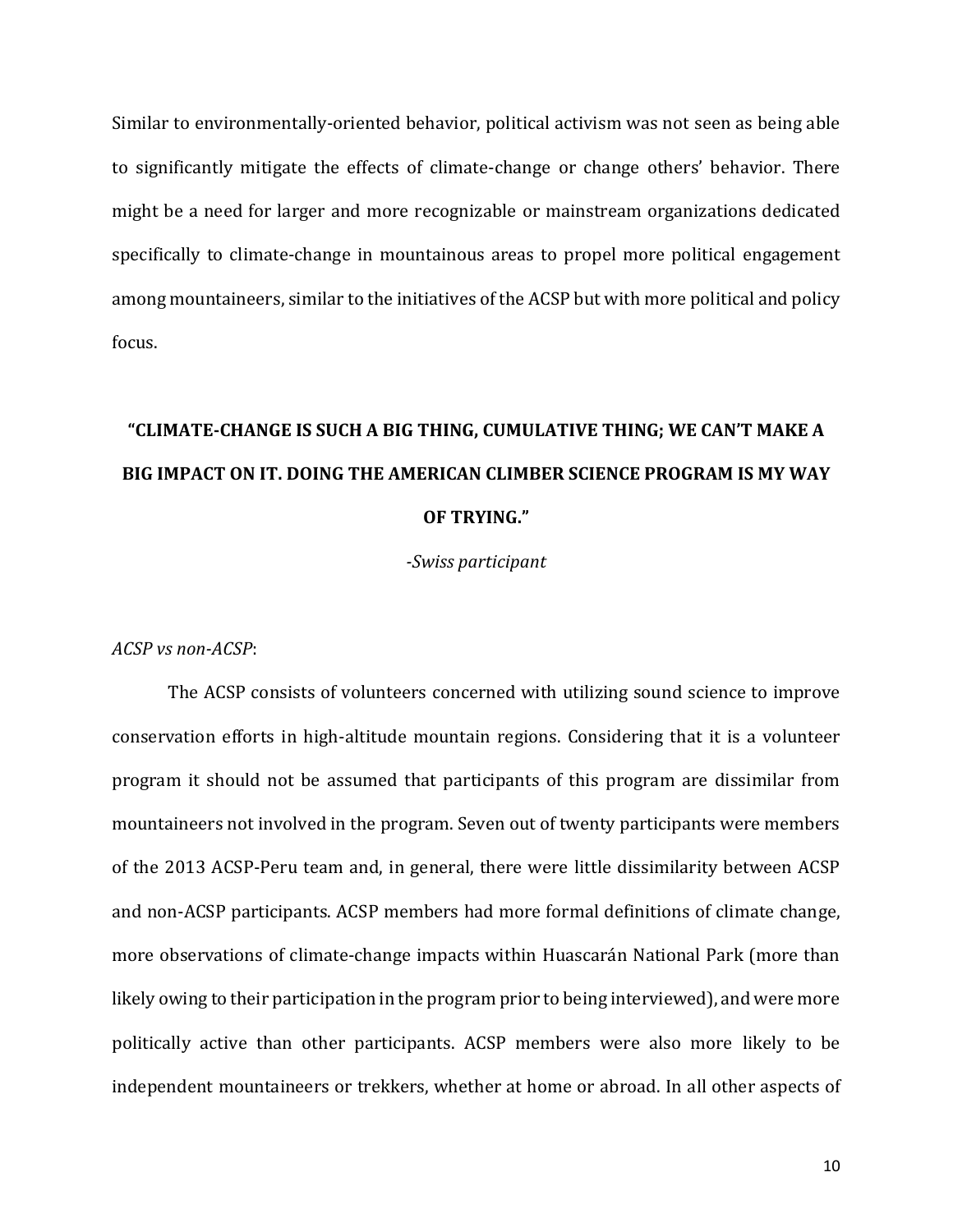the interview ACSP members were similar to non-ACSP individuals. The differences between ACSP members and other participants stems from the nature of the conservation orientation of the program and required membership to the American Alpine Club (AAC) whereas the commonalities should be are a product of what is shared among all mountaineers, passion for the mountains.

#### **"THERE'S A LOT OF POTENTIAL TO DO A LOT OF GOOD HERE."**

*-American participant*

### **"IT IS NOT A SALIENT ISSUE; THEY HAVE FOOD AND CLOTHING AND THAT'S ALL THAT MATTERS FOR THEM."**

*-Peruvian participant*

#### **Conclusion**

To understand any phenomena more thoroughly it behooves us to gain a broader perspective from others, their attitudes and interpretations of important phenomena such as climate-change. The ability of mountaineers to observe environmental change in the high altitude mountain regions provides scientists with that broader perspective. Mountaineers involved in this study provided anecdotal evidence of about climate-change impact from across the globe and specific to the Cordillera Blanca. Additionally, participants expressed their perceptions of climate-change, their spectrum of behaviors associated with proenvironmentalism, and reveal the mind-set of mountaineers in this unprecedented era of change in high-altitude mountain regions.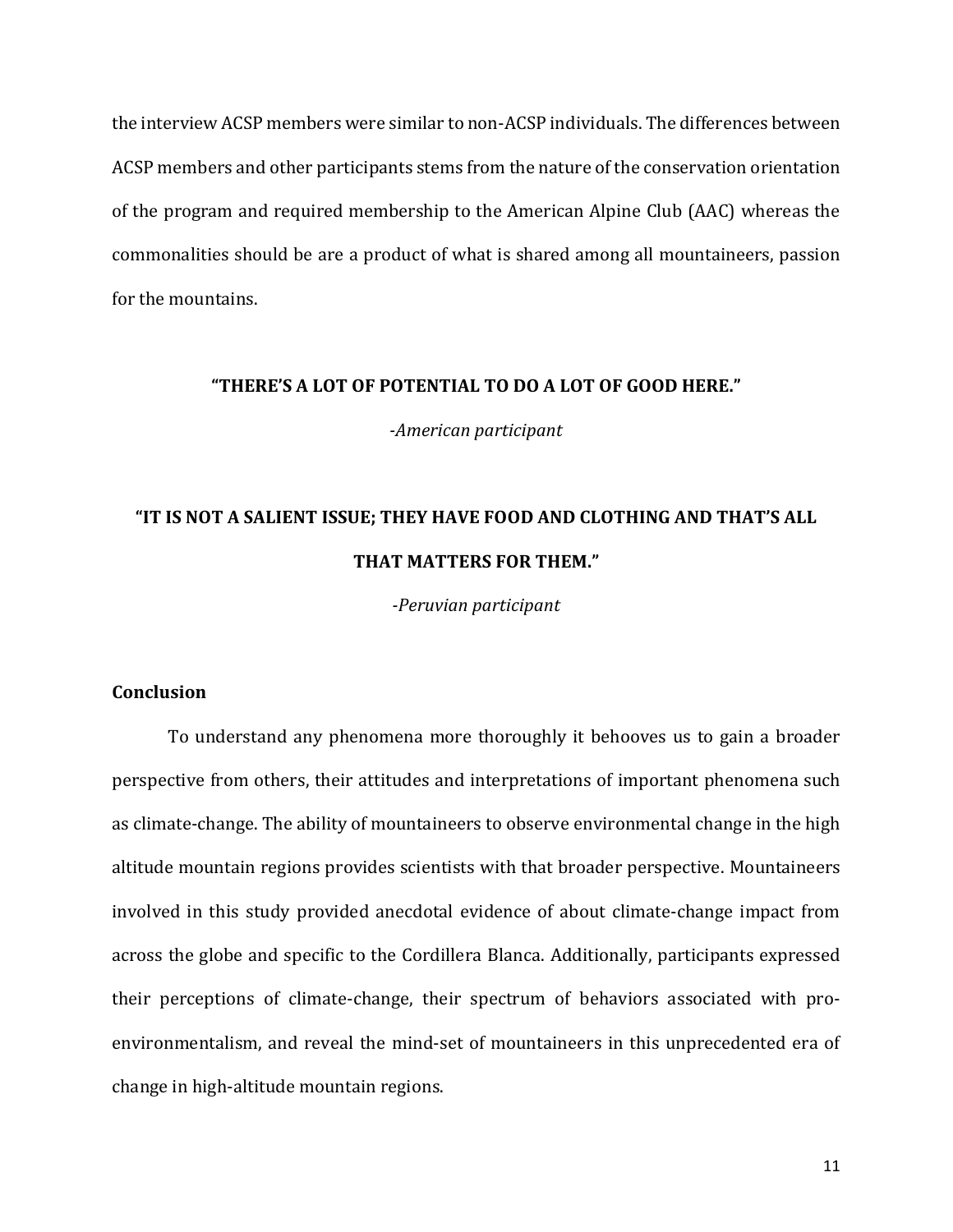Other important implications from this study concern future research directions. There is an undeniable need to include professional mountain guides operating in the Cordillera Blanca. More crucially, local communities and elder generations of Peruvians should be respectfully engaged and placed squarely in the conservation research and policy framework. Critical environmental change has occurred over the past two generations; the knowledge and experience of these two groups is readily available given it is recognized and utilized.

In conclusion, the range of knowledge and experience encapsulated by participants provides a strong starting point to develop a broader and more comprehensive dataset to compliment biophysical understandings of climate-change. Furthermore, because their recreational interests place them in these high-valued locales, mountaineers represent a powerful tool that has the potential to be honed into a reliable and accurate source of information and data. Further studies may reveal mountaineers as practical citizen scientist and para-climate-change scientists, expanding the mission and scope of the ACSP with a broader network of mountain stalwarts.

### **"WE HAVE TO WORK TOGETHER. EVERYONE HAS THE CAPACITY BUT WE NEED TO WORK COLLECTIVELY TO MAKE ANY CHANGES, TOGETHER."**

*-French participant*

#### **Acknowledgements**

First and foremost, I would like to thank the participants of this research for their time and consideration. I would like to thank the American Alpine Club and the American